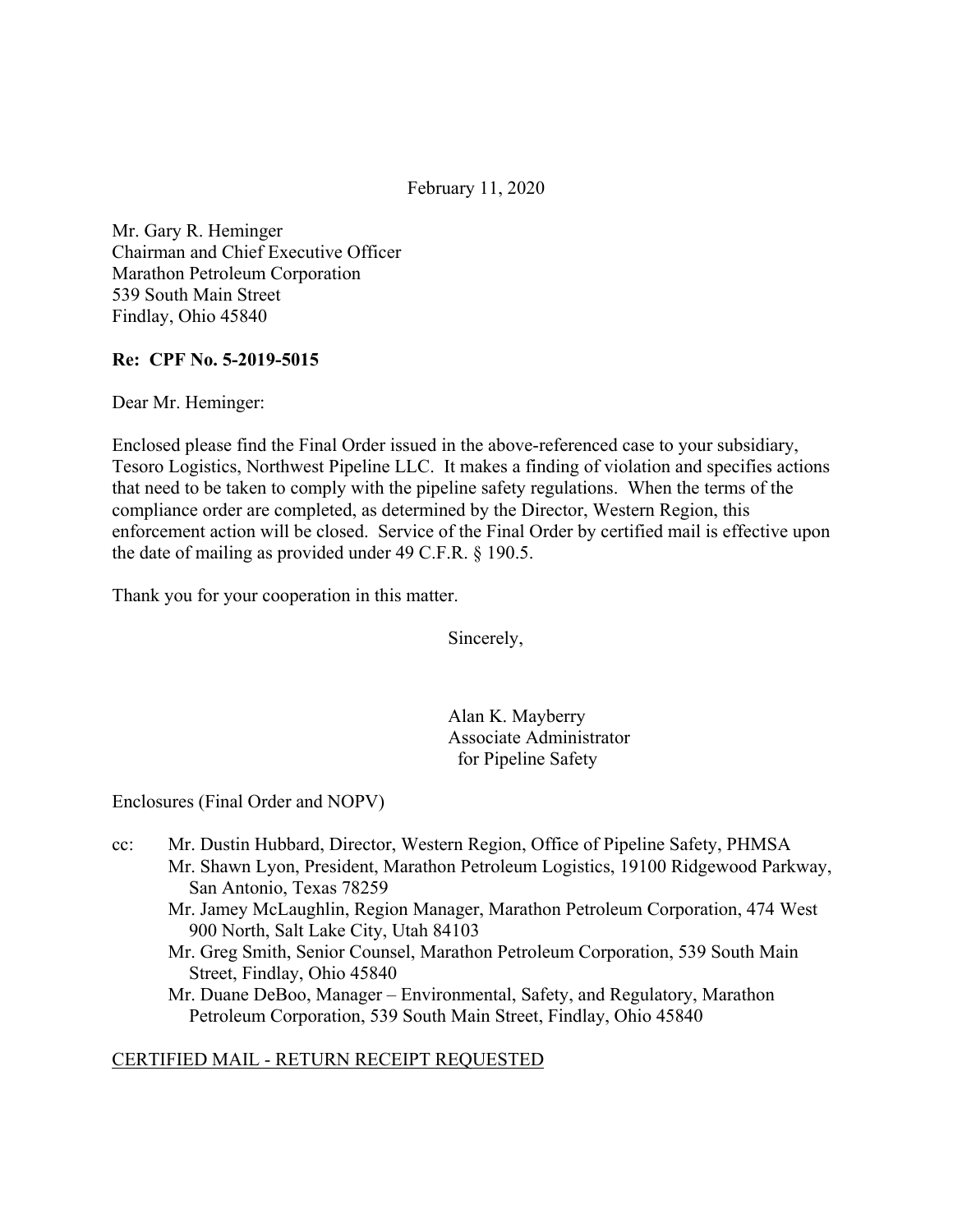## **U.S. DEPARTMENT OF TRANSPORTATION PIPELINE AND HAZARDOUS MATERIALS SAFETY ADMINISTRATION OFFICE OF PIPELINE SAFETY WASHINGTON, D.C. 20590**

**)** 

**)** 

**)** 

**In the Matter of )** 

**Tesoro Logistics, Northwest Pipeline, LLC, ) CPF No. 5-2019-5015 a subsidiary of Marathon Petroleum Corporation, )** 

**\_\_\_\_\_\_\_\_\_\_\_\_\_\_\_\_\_\_\_\_\_\_\_\_\_\_\_\_\_\_\_\_\_\_\_\_\_\_\_\_\_\_\_\_\_)** 

 $\mathcal{L} = \{ \mathcal{L} \}$ 

**Respondent. )** 

1

### **FINAL ORDER**

On December 9, 2019, pursuant to 49 C.F.R. § 190.207, the Director, Western Region, Office of Pipeline Safety (OPS), issued a Notice of Probable Violation (Notice) to Tesoro Logistics, Northwest Pipeline, LLC (Respondent).<sup>1</sup> The Notice proposed finding that Respondent had violated the pipeline safety regulations in 49 C.F.R. Part 195. The Notice also proposed certain measures to correct the violations. Respondent did not contest the allegations of violation or corrective measures.

Based upon a review of all of the evidence, pursuant to § 190.213, I find Respondent violated the pipeline safety regulation listed below, as more fully described in the enclosed Notice, which is incorporated by reference:

49 C.F.R. § 195.402(a) **(Item 1)** ─ Respondent failed to prepare and follow a manual of written procedures for conducting normal operations and maintenance activities for each pipeline system.

This finding of violation will be considered a prior offense in any subsequent enforcement action taken against Respondent.

# **COMPLIANCE ACTIONS**

Pursuant to 49 U.S.C. § 60118(b) and 49 C.F.R. § 190.217, Respondent is ordered to take the actions proposed in the enclosed Notice to correct the violation. The Director may grant an

 Refining Pipeline, LLC to become Andeavor Logistics, LP, which was acquired in turn by Marathon Petroleum <sup>1</sup> Tesoro Logistics, Northwest Pipeline, LLC was a subsidiary of Tesoro Corporation, which merged with Western Corporation on July 30, 2019. Andeavor Logistics, LP and Marathon Petroleum Corporation websites, *available at*  <http://www.andeavorlogistics.com/operations-services/asset-map>/# and

<http://www>[mplx.com/content/documents/mplx/investor](https://mplx.com/content/documents/mplx/investor) center/MPLX 2018 AR 10-K.pdf at p181 (last accessed January 22, 2020).